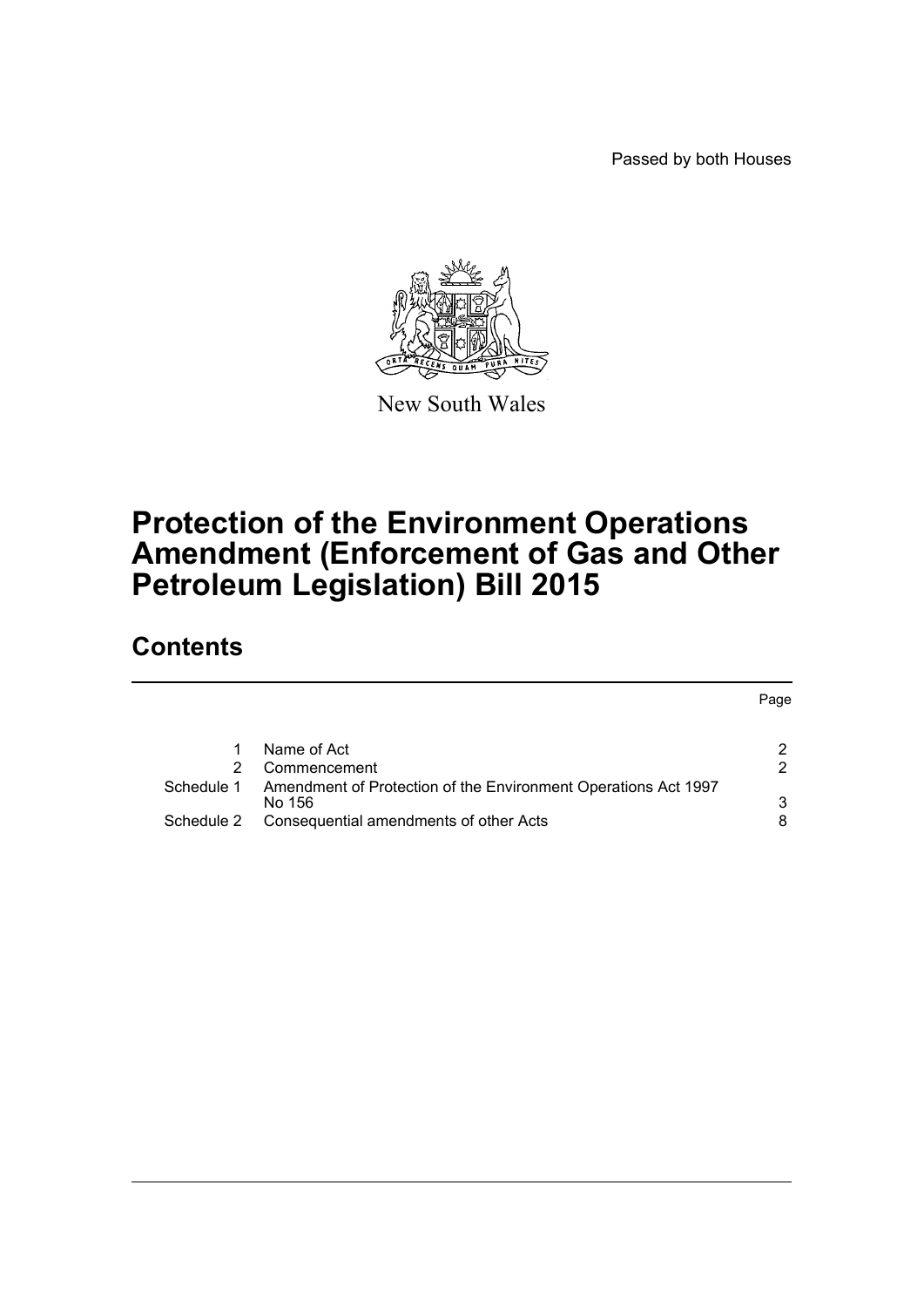*I certify that this public bill, which originated in the Legislative Assembly, has finally passed the Legislative Council and the Legislative Assembly of New South Wales.*

> *Clerk of the Legislative Assembly. Legislative Assembly, Sydney,* , 2015



New South Wales

# **Protection of the Environment Operations Amendment (Enforcement of Gas and Other Petroleum Legislation) Bill 2015**

Act No , 2015

An Act to amend the *Protection of the Environment Operations Act 1997* in relation to the enforcement of requirements for gas and other petroleum exploration and production authorities and of the conditions of those authorities.

*I have examined this bill and find it to correspond in all respects with the bill as finally passed by both Houses.*

*Assistant Speaker of the Legislative Assembly.*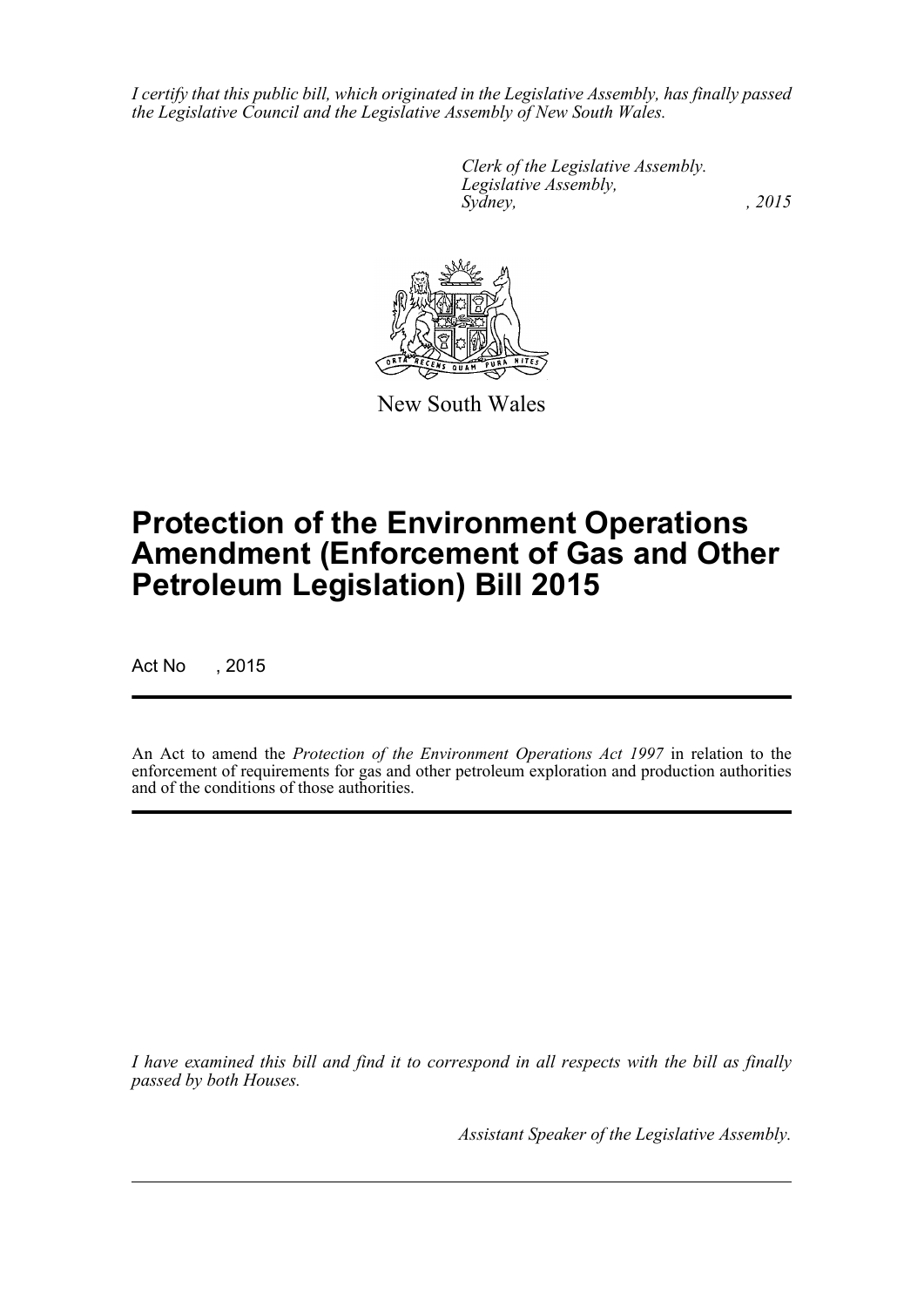Protection of the Environment Operations Amendment (Enforcement of Gas and Other Petroleum Legislation) Bill 2015 [NSW]

#### <span id="page-2-0"></span>**The Legislature of New South Wales enacts:**

#### **1 Name of Act**

This Act is the *Protection of the Environment Operations Amendment (Enforcement of Gas and Other Petroleum Legislation) Act 2015*.

#### <span id="page-2-1"></span>**2 Commencement**

This Act commences on a day or days to be appointed by proclamation.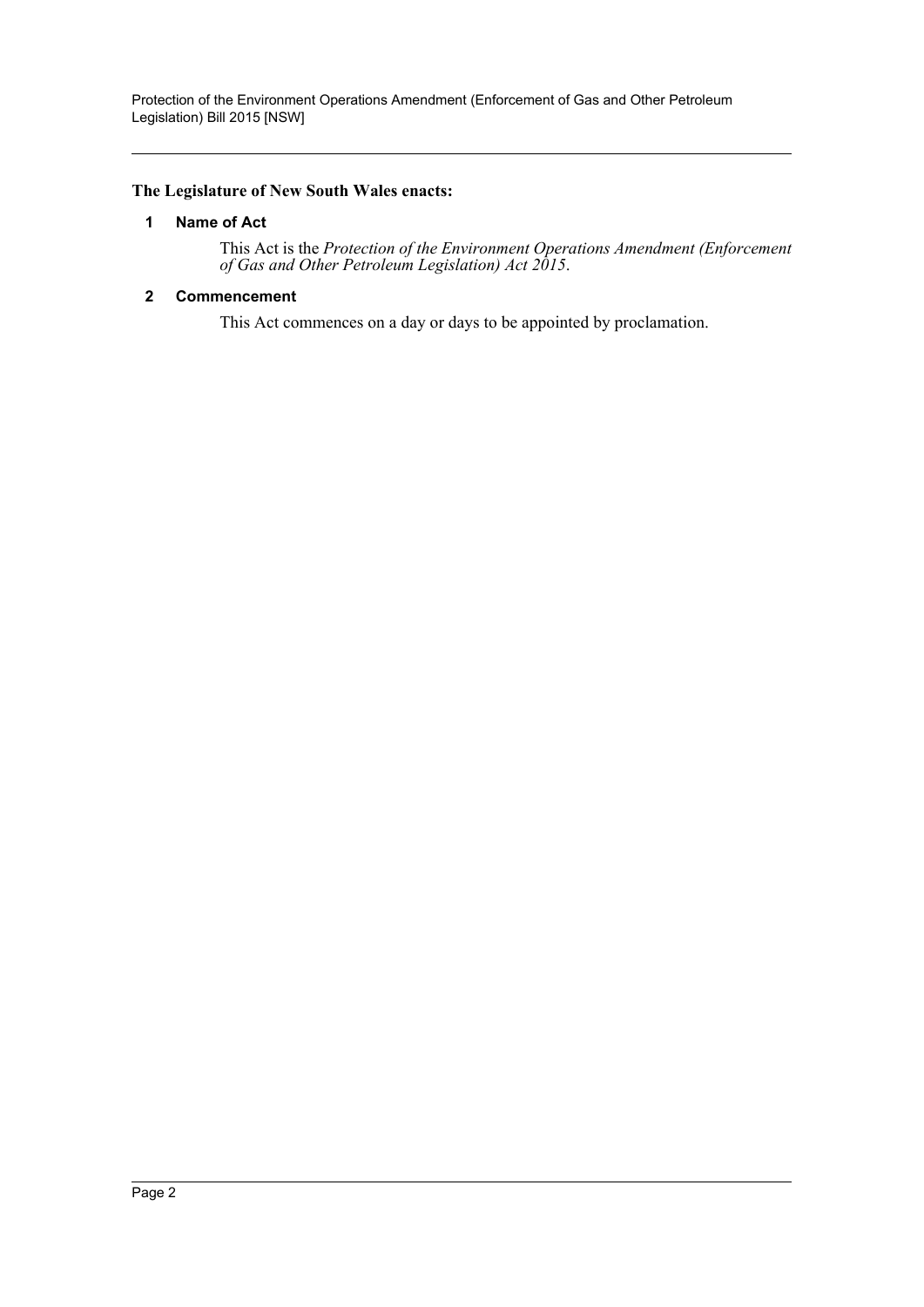#### <span id="page-3-0"></span>**Schedule 2A**

Insert after Schedule 2:

## **Schedule 2A Enforcement of gas and other petroleum legislation**

#### **1 Definitions**

In this Schedule:

*petroleum* has the same meaning it has in the *Petroleum (Onshore) Act 1991*. *petroleum activities* means activities authorised (or required to be authorised) by a petroleum title under the *Petroleum (Onshore) Act 1991*, and includes activities required or authorised by the conditions of any such title (including, without limitation, conditions relating to the carrying out of assessment activities or conditions relating to the prevention, control or mitigation of harm to the environment or relating to the rehabilitation of land or water affected by the activities under any such title). Petroleum activities do not include:

- (a) the construction, alteration or operation of a pipeline for the conveyance of petroleum that is licensed or required to be licensed under the *Pipelines Act 1967*, or
- (b) activities in the adjacent area of New South Wales (within the meaning of the *Petroleum (Offshore) Act 1982*), or
- (c) any other activities excluded by the regulations.

#### *petroleum authority* means:

- (a) a petroleum title under the *Petroleum (Onshore) Act 1991*, or
- (b) a development consent under Part 4 of the *Environmental Planning and Assessment Act 1979* to the extent that it authorises the carrying out of development for the purposes of petroleum activities, or
- (c) an approval under Part 3A of the *Environmental Planning and Assessment Act 1979* to the extent that it authorises the carrying out of a project for the purposes of petroleum activities, or
- (d) a water access licence, water use approval or water supply work approval under the *Water Management Act 2000* (or licence in respect of a bore under the *Water Act 1912*) to the extent that it authorises the taking or use of water, or the construction or use of a water supply work, for the purposes of petroleum activities.

*petroleum offence* means any of the following offences:

- (a) an offence under section 7, 77 or 136A of the *Petroleum (Onshore) Act 1991*,
- (b) an offence under section 125 of the *Environmental Planning and Assessment Act 1979* in relation to petroleum activities that require a petroleum authority (or environmental assessment) under that Act,
- (c) an offence under Division 1A of Part 2 or Division 1A of Part 3 of Chapter 3 of the *Water Management Act 2000* (or an offence under the *Water Act 1912*) in relation to petroleum activities that require a petroleum authority under that Act,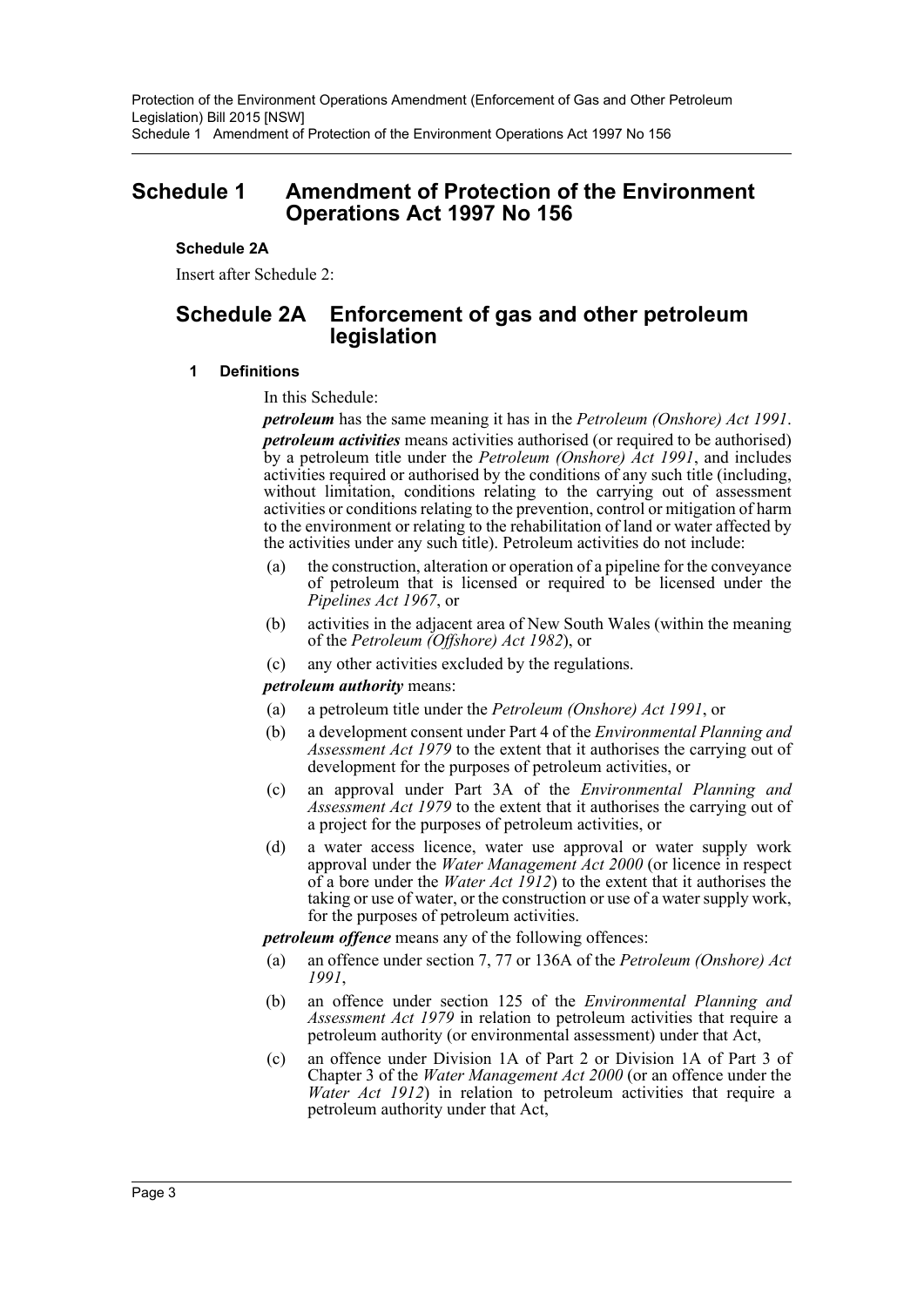- (d) an offence under a provision of Chapter 4, 6 or 7 of this Act in relation to the exercise of functions under that Chapter as applied by this Schedule,
- (e) any other offence under a provision of or made under an Act referred to in paragraphs (a)–(d) in relation to petroleum activities that is declared by the regulations to be a petroleum offence for the purposes of this Schedule.

#### **2 Investigations by EPA and its officers in relation to petroleum offences**

- (1) Powers and other functions may also be exercised under Chapter 7 of this Act by the EPA (and by authorised officers appointed by the EPA) for the following purposes:
	- (a) for determining whether any petroleum offence has been or may be committed,
	- (b) for obtaining information or records for purposes connected with the institution of proceedings for petroleum offences,
	- (c) generally for the administration of this Schedule (and the provisions of this Act applied by this Schedule).
- (2) The provisions of Chapter 7 of this Act apply for any such purpose:
	- (a) as if the responsibilities and functions of the EPA under this Act included the matters referred to in subclause (1), and
	- (b) as if references to the regulatory authority were references to the EPA.
- (3) This clause does not affect the exercise of powers or other functions under Chapter 7 of this Act in relation to petroleum activities that are authorised to be exercised without reliance on the provisions of this Schedule.

#### **3 Proceedings and penalty notices for petroleum offences**

- (1) Proceedings for petroleum offences may be instituted by the EPA under this Act.
- (2) Parts 8.2 and 8.3 of this Act extend to proceedings for petroleum offences instituted by the EPA. The provisions of those Parts apply for that purpose as if references in those Parts to this Act or the regulations included a reference to the Act or regulations under which the petroleum offence arises.
- (3) If a provision of Part 8.2 or 8.3 of this Act in relation to proceedings for a petroleum offence that are instituted under this clause is inconsistent with a provision of or made under the Act under which the petroleum offence arises, the provision of Part 8.2 or 8.3 prevails to the extent of the inconsistency.
- (4) If under the Act or regulations under which a petroleum offence arises a penalty notice may be issued in respect of the offence:
	- (a) the petroleum offence is taken to be prescribed as a penalty notice offence under this Act, and
	- (b) the penalty payable under a penalty notice served under this Act in respect of the petroleum offence is the penalty prescribed under that other Act in respect of a penalty notice served under that other Act, and
	- (c) the officers authorised to serve a penalty notice under this Act in respect of the petroleum offence are the enforcement officers appointed by the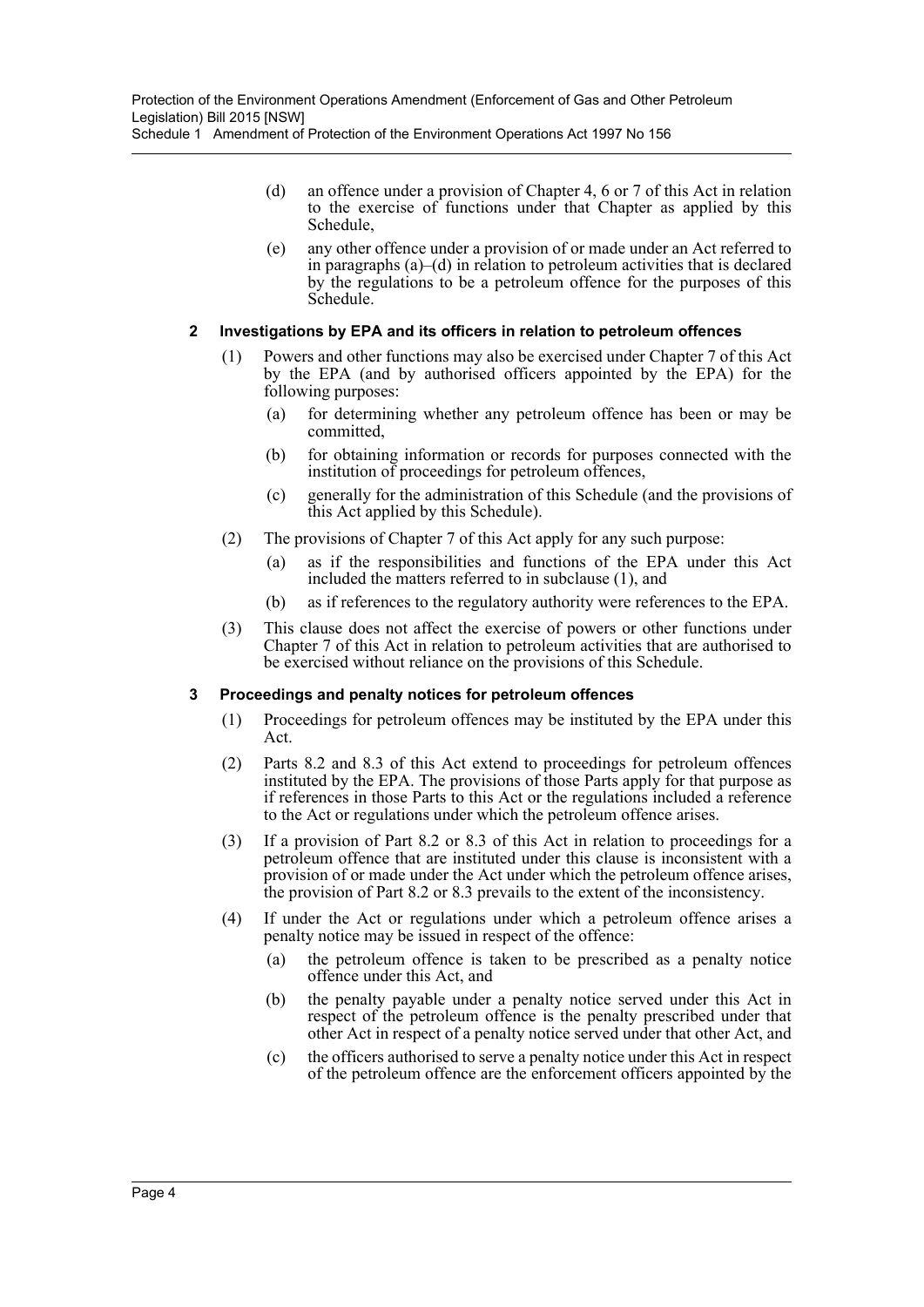EPA who are authorised under this Act to serve penalty notices in relation to scheduled activities,

and accordingly Division 3 of Part 8.2 of this Act applies to any such penalty notice.

(5) This clause does not limit the authority of any other person or body to institute proceedings for petroleum offences or to issue penalty notices for petroleum offences.

#### **4 Use of enforceable undertakings by EPA**

- (1) The EPA may accept a written undertaking given by a person for the purposes of section 253A of this Act in connection with a matter in relation to which the EPA has a function under this Schedule, and accordingly the provisions of section 253A apply to any such undertaking.
- (2) This clause does not prevent the acceptance of similar undertakings by a person or body (other than the EPA) under another Act under which a petroleum authority is granted or issued, but if there is a direct inconsistency between a written undertaking accepted by the EPA and a similar undertaking accepted by a person or other body under that other Act, the undertaking accepted by the EPA prevails to the extent of the inconsistency.

#### **5 Use of environment protection notices by EPA**

- (1) The powers and other functions that may be exercised by the EPA under Chapter 4 of this Act extend to any petroleum activities authorised or required to be authorised by a petroleum authority.
- (2) For the purposes of Part 4.3 of this Act, an activity is carried on in an environmentally unsatisfactory manner if (in addition to the circumstances set out in section 95 of this Act):
	- (a) a petroleum offence is committed or is likely to be committed in carrying on the activity, or
	- (b) it is not carried on in accordance with good environmental and engineering practice and any applicable work program to which it is subject.
- (3) The provisions of Chapter 4 of this Act apply for the purposes of this clause as if references to the regulatory authority were references to the EPA.
- (4) This clause does not prevent the exercise of similar powers or other functions under another Act under which a petroleum authority is granted or issued, but if there is a direct inconsistency between an environment protection notice issued by the EPA and a similar notice, order or direction under that other Act, the environment protection notice issued by the EPA prevails to the extent of the inconsistency.
- (5) A reference in this clause to Chapter 4 of this Act includes a reference to Part 9.2 (Appeals) in relation to powers and other functions exercised by the EPA under that Chapter as applied by this clause.

#### **6 Environmental audits in relation to petroleum activities**

- (1) The EPA may, by notice served on the holder of a petroleum authority, require the holder of the authority to undertake a mandatory environmental audit in accordance with Chapter 6 of this Act if:
	- (a) the EPA reasonably suspects: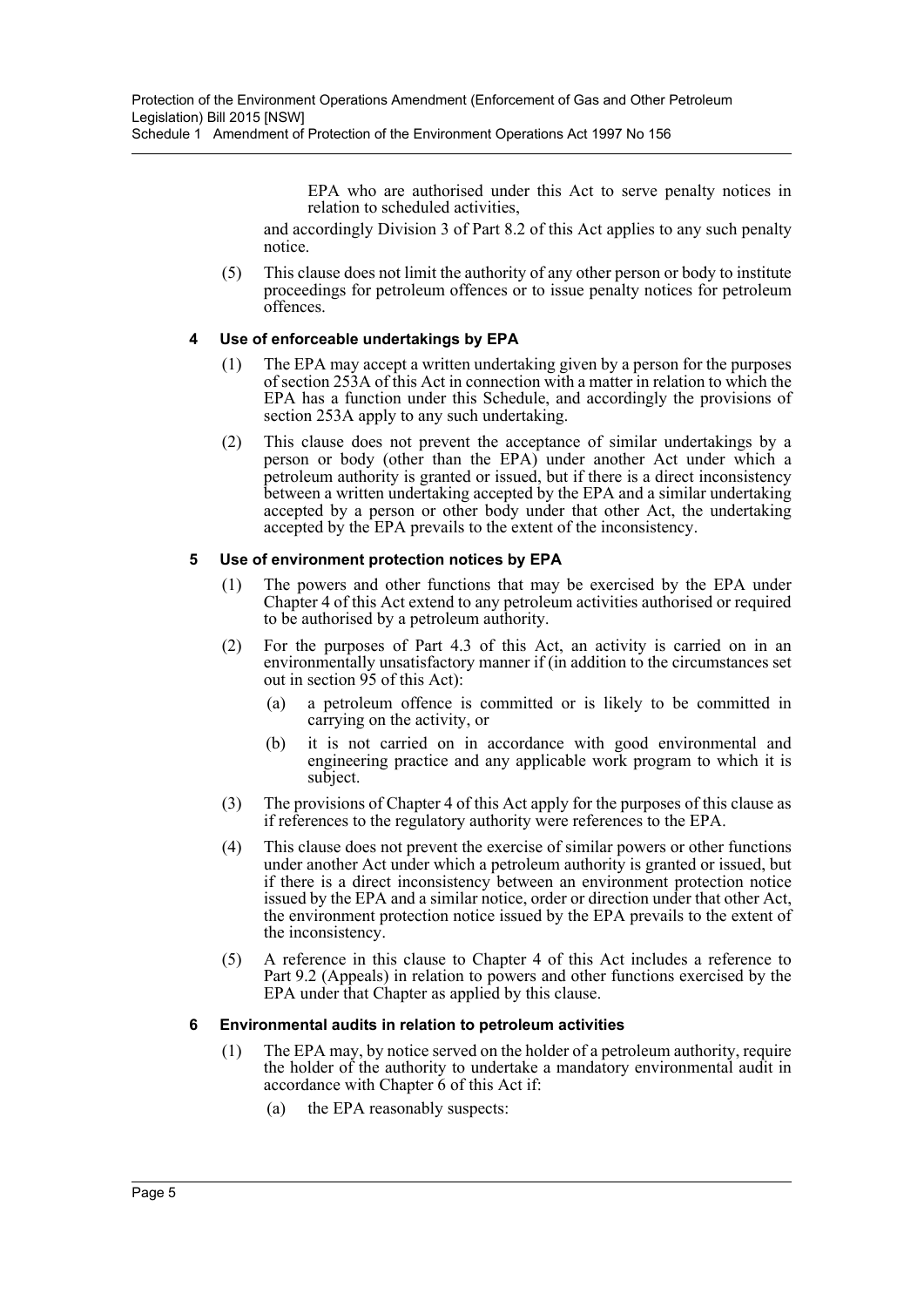- (i) that the holder of the authority has on one or more occasions committed a petroleum offence in connection with activities to which a petroleum authority relates, and
- (ii) that the offence has caused, is causing or is likely to cause, harm to the environment, or
- (b) the EPA reasonably suspects that any petroleum activity has not been or is not being carried out by the holder of the authority in accordance with good environmental and engineering practice and any applicable work program to which it is subject.
- (2) Chapter 6 (and Part 9.2) of this Act apply to a mandatory environmental audit requirement imposed under this clause. The requirement imposed on the holder of a petroleum authority under this clause is taken to be a condition of the authority.
- (3) The holder of a petroleum authority may commission or carry out a voluntary environmental audit in accordance with Chapter 6 of this Act in connection with activities to which the petroleum authority relates.
- (4) This clause does not prevent the imposition of a mandatory environmental audit requirement, or the commissioning or carrying out of a voluntary environmental audit, under any other Act under which a petroleum authority is granted or issued.

#### **7 Exchange of information and advice between petroleum agencies for the purpose of the administration of petroleum authorities**

- (1) In this clause:
	- *administration of petroleum authorities* includes:
		- (a) the grant or issue of petroleum authorities, and
		- (b) the cancellation, revocation, suspension and amendment of petroleum authorities, and
		- (c) the issue of notices, orders and directions in connection with the carrying out of petroleum activities under petroleum authorities, and
		- (d) the institution of proceedings for petroleum offences.

*petroleum agency* means the EPA and any other statutory body or Public Service agency responsible for the administration of petroleum authorities.

*petroleum authority* includes an environment protection licence under this Act to the extent that it authorises the carrying out of activities or work for the purposes of petroleum activities.

*petroleum offence* includes an offence under Part 3.2 or 3.4 of this Act in relation to petroleum activities.

#### *relevant information or records* means:

- (a) information or records obtained by the EPA under this Schedule or under any other provision of this Act in connection with the administration of petroleum authorities, or
- (b) information or records obtained by any other petroleum agency under the Act under which it administers petroleum authorities in connection with the administration of those authorities.
- (2) Relevant information or records held by a petroleum agency may be provided to another petroleum agency for the purposes of the administration of petroleum authorities by that other agency.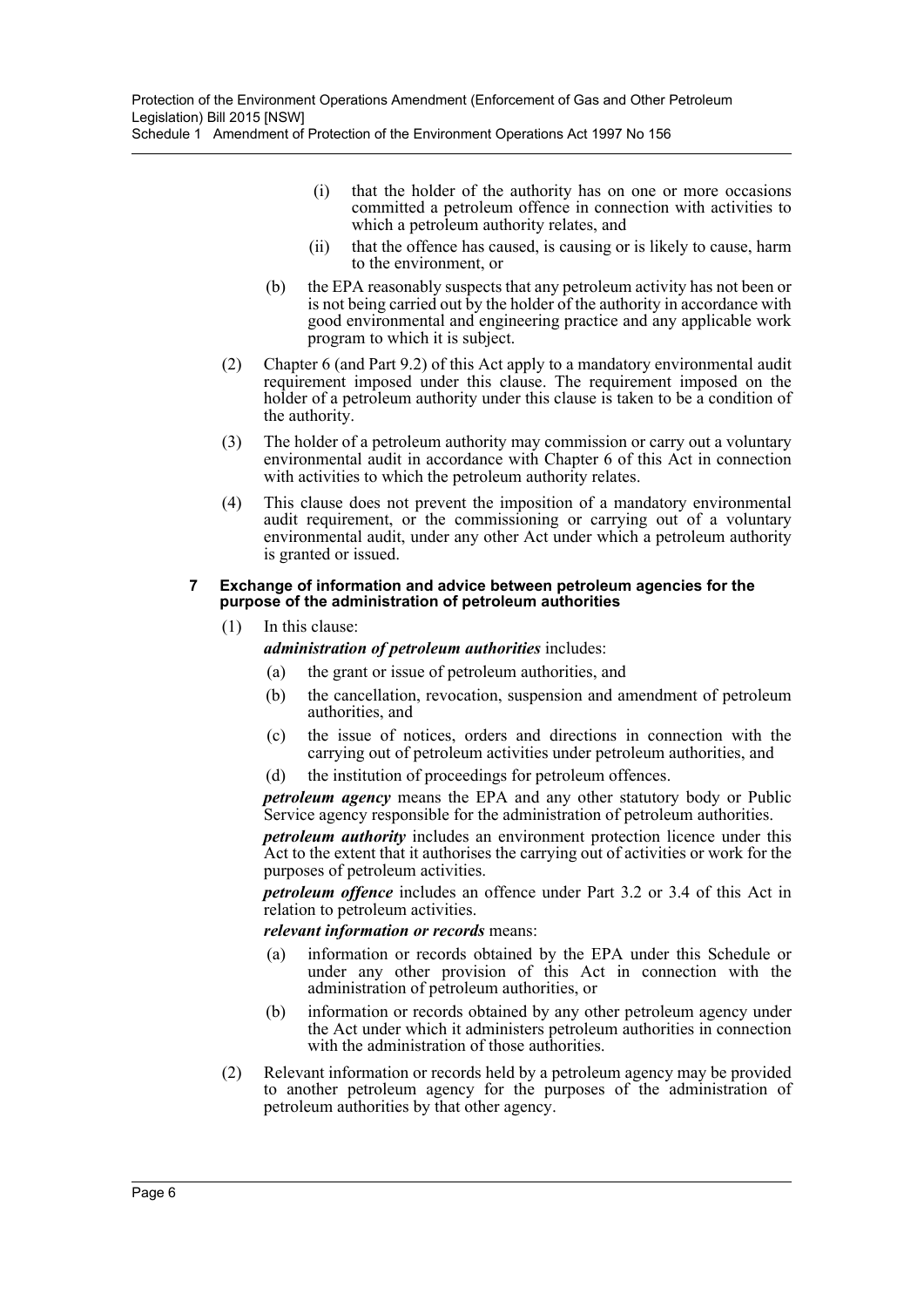- (3) A petroleum agency may provide advice to another petroleum agency about the administration of petroleum authorities.
- (4) A petroleum agency (and a Minister to whom the agency is responsible) may rely on relevant information or records (and have regard to advice) provided to it under this clause for the purposes of the administration of a petroleum authority.

#### **8 Regulations**

The regulations may make provision for or with respect to modifying or supplementing any provision of or made under this Act for the purposes of this Schedule.

**Note.** Paragraph (e) of the definition of *petroleum offences* in clause 1 authorises the regulations to declare other offences against other Acts relating to petroleum activities to be petroleum offences for the purposes of this Schedule.

#### **9 Application of Schedule to previous activities, existing authorities etc**

A reference in this Schedule to petroleum activities, petroleum authorities or petroleum offences (or relevant information or records) includes a reference to activities carried out, authorities granted or issued or offences committed (or information or records obtained) before the commencement of this Schedule.